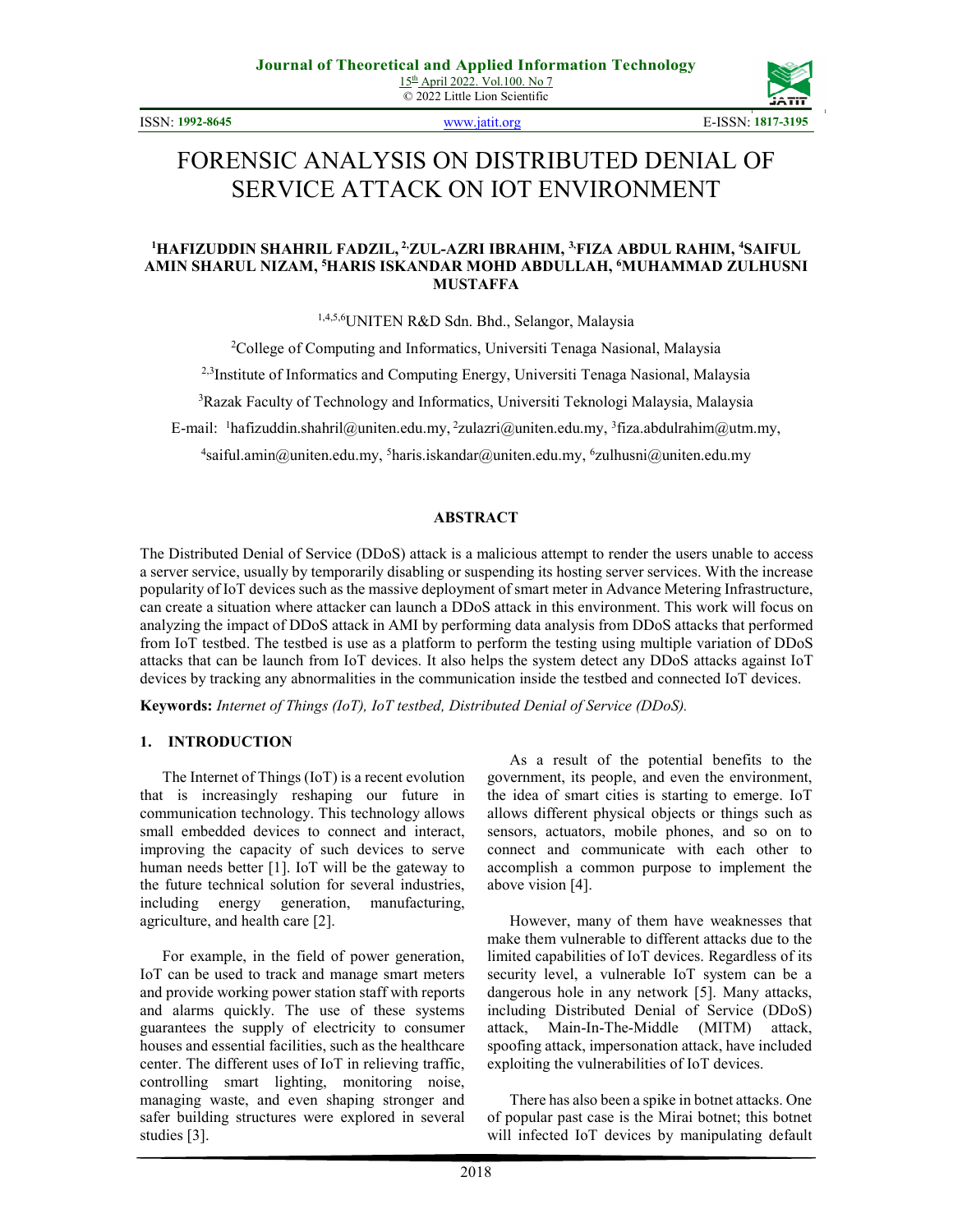15th April 2022. Vol.100. No 7 © 2022 Little Lion Scientific

| ISSN: 1992-8645 | WWW.1811L.0rg | E-ISSN: 1817-3195 |
|-----------------|---------------|-------------------|

credentials [6]. According to Proofpoint, baby monitors, smart TVs, smart light bulbs, and other smart home devices were more than 25% of the botnet's target [7]. Hundreds of IoT devices have been compromised and driven to launch Denial of Service (DoS) attacks on vital servers. Network Time Protocol (NTP) and Domain Name Service (DNS) are used by these attacks as a type of Distributed Denial of Service (DDoS) attack. One study stated that the main reason why the Mirai botnet is so successful is that hundreds of individuals use easy to install, low-cost IoT devices produced with little or no regard for security protection whatsoever [8].

Distributed Denial of Service (DDoS) attack is an attempt to disrupt the normal network traffic of a targeted website, server, service, and network resource by overwhelming the target with a flood of malformed or request packets sent from multiple devices [9]. This will cause the target to not be able to reply to request packets from legitimate users, which will affect the availability of the target. As DDoS attack is difficult to detect because of the characteristics of it traffic that used the same traffic as the normal communication make the attempt to block these attack a big challenge. This attack aim to deplete the resources such as Central Processing Unit (CPU), memory and bandwidth available in the server that offer services to clients.

The testbed that was developed in this project aim to provide an analysis on the impact DDoS attack in IoT environment which in this case the AMI and the result of the analysis will be discussed in the finding.

## **2. LITERATURE REVIEW**

## **2.1 Distributed Denial of Service Attack**

A Denial of Service (DoS) is an attack that is conducted to make the resources of networks and devices inaccessible to legitimate users so that no one else can access them [10]. Attackers will create a scenario in which the organizations will come to a grinding halt. These attacks are primarily targeted at personal computers, default computers, web servers, etc. [11].

Most attackers will attempt to compromise three aspects of information security: confidentiality, integrity, and availability of information. Confidentiality is compromised when the attacker discovers a way to gain access to the information.

Integrity is compromised when the attacker gains access to information in order to modify and alter it. Availability is compromised when an attacker can block the information from being access by legitimate users.

Novice attackers cannot compromise the confidentiality and integrity of the information because that requires them to gain authorized access to the information, which is very difficult to do. Thus, they will attempt to target the availability of the information because they do not need any authorized access to do that. Many common DoS attacks depend on the vulnerabilities of TCP/IP protocols. UDP Flood, ICMP Flood, TCP SYN Flood and HTTP Request Flood are few of the typical DoS attacks. To initiate these attacks, attackers either make use of single computers or multiple computers.

DDoS attacks can be challenging to identify since zombies can be located across the globe. As a consequence, it is not possible to separate them from legitimate traffic. Common Denial of Service (DoS) attack involved an attacker attemp to take down the target computer by flooding it with Internet Control Message Protocol (ICMP) echo request, also known as ping request to initiate the ICMP flood or Ping flood attacks [12]. The victim's network is flooded with request packets, with the expectation that the network will respond with an equal number of response packets. This puts a strain on the network's incoming and outgoing channels, consuming a significant amount of bandwidth and causing a DoS. Ping requests are typically used to determine the connectivity of two computers by calculating the round-trip time from the time an ICMP echo request is sent to the time an ICMP echo response is received. They are, however, used to flood a target network with data packets during an attack.

Another form of Denial of Service (DoS) attack is the TCP SYN flood or SYN flood [13]. This attack takes advantage of the usual Transmission Control Protocol (TCP) three-way handshake to drain the resources on the targeted server and make it unresponsive. In general, a SYN flood DDoS attack happens when the attackers send TCP request packets faster than the targeted machine can process. This is done by using multiple machines to send multiple request packets simultaneously, causing the targeted network to slow down and finally become unresponsive to reply requests from legitimate users.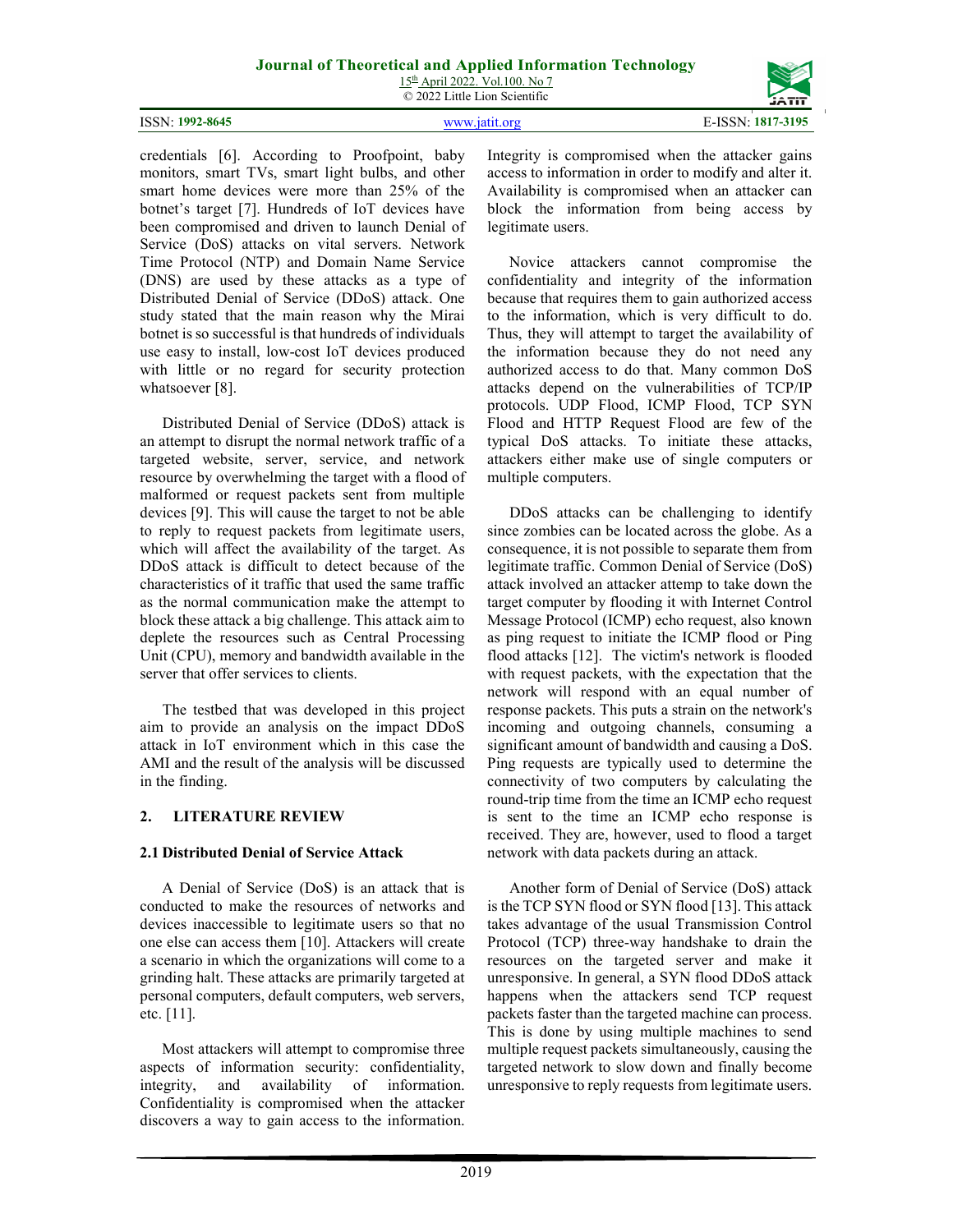15<sup>th</sup> April 2022. Vol.100. No 7 © 2022 Little Lion Scientific

|                 | $\otimes$ 2022 Little Libit Scientific | .<br>JĀTĪT        |
|-----------------|----------------------------------------|-------------------|
| ISSN: 1992-8645 |                                        | E-ISSN: 1817-3195 |

The client sends the SYN request packet first to the server using the three-way handshake in a normal connection. Then the server will respond to the client with the SYN-ACK packet to approve the client's request. The client will respond to the server with the ACK packet to confirm that the server has accepted its request. In the TCP SYN flood, the attacker repeatedly sends the SYN request packet first to the targeted port on the targeted server using the threeway handshake, sometimes using a fake IP address.

Then the server, unaware of the attacks, receives several requests to create a connection, apparently legitimate. Each attempt will be replied with a SYN-ACK packet from the targeted port to the attacker to acknowledge the attacker's request. This will require the server to use its resources to open the attacker's connection and wait for the attacker to recognize its SYN-ACK packet for some time. The server will not close the connection by sending an RST packet during this time, and the connection stays open. Another SYN packet would arrive before the link can be disabled. This leaves an increasingly large number of half-open connections.

TCP SYN flood attacks are often known as "halfopen" attacks. Finally, when the server's connection overflow tables fill up, service to legitimate clients would be refused. While the above described "classic" SYN flood attempts to exhaust network ports, SYN packets can also be used in DDoS attacks that attempt to block the target pipe with fake packets to slow down the network. The TCP SYN flood is also known for its spoofed IP or fake IP that prevents the server and the forensic team from recognizing the computer of the real attacker.

The HTTP flood is a sort of Denial of Service (DoS) attack that uses seemingly valid GET or POST Hypertext Transfer Protocol (HTTP) requests to assault a web server or application [14]. HTTP flood assaults are volumetric attacks that often use a zombie army botnet, which is a collection of connected computers that has been maliciously taken over, usually with the help of software such as a Trojan horse.The purpose of the attack to slow down the attacked site's bandwidth, and the magnitude of the attack is calculated in bits per second or how many the attacker can send in a second.

HTTP flood is a complex layer seven or application layer attack that uses no malformed packets, spoofing, or reflection methods and needs less bandwidth to bring down the targeted site or server than the other attacks. When an HTTP client, such as a web browser, establishes a connection with a server or application, it sends an HTTP request, which is normally one of two types: GET or POST. POST requests are used to access dynamic resources, while GET requests are used to get conventional, static information like images.

The attack is most successful when it leads the server or application to assign the maximum available resources to each and every request. As a result, the attacker will usually try to overwhelm the server or application by sending several requests, each of which is as processing-intensive as possible. From the attacker's standpoint, a POST request, which includes parameters that necessitate complicated server-side processing, looks to be the most resource-effective for this purpose.

Table 1 shows the summary of the studies performed to determine the type of DDoS attack. The table lists the DDoS type, which layer in the Open System Interconnection (OSI) model the DDoS operates in, protocol the DDoS exploited, and how they exploited it.

|                                   | Category                          |                       |                                                                                                   |  |
|-----------------------------------|-----------------------------------|-----------------------|---------------------------------------------------------------------------------------------------|--|
| <b>DDoS</b>                       | OSI Laver                         | Protocol<br>exploited | Exploitation                                                                                      |  |
| <b>ICMP</b><br>Flood              | Layer 3<br>(Network)<br>layer)    | <b>ICMP</b>           | Rapidly sends ICMP echo<br>request to the target                                                  |  |
| <b>TCP</b><br><b>SYN</b><br>Flood | Layer 4<br>(Transport<br>Layer)   | <b>TCP</b>            | Establish a half-open<br>connection with the server<br>by exploiting the TCP<br>handshake process |  |
| <b>HTTP</b><br>Flood              | Layer 7<br>(Application<br>layer) | <b>HTTP</b>           | High GET or POST request<br>rates from the attacker<br>compared to the target                     |  |

*Table 1: DDoS Attack Summary* 

We used these three types of DDoS attacks in this study because these attacks are common DDoS attack types used by attackers such as the Mirai botnet to attack their target, such as a server. We also choose these attacks based on the different protocols these attacks may exploit and the different Open System Interconnection (OSI) layers that these attacks operate in. That way, we can monitor various attacks that use different protocols and operating on different OSI layers. We can also monitor what effect these attacks have on the IoT environment.

# **2.2 IOT Testbed**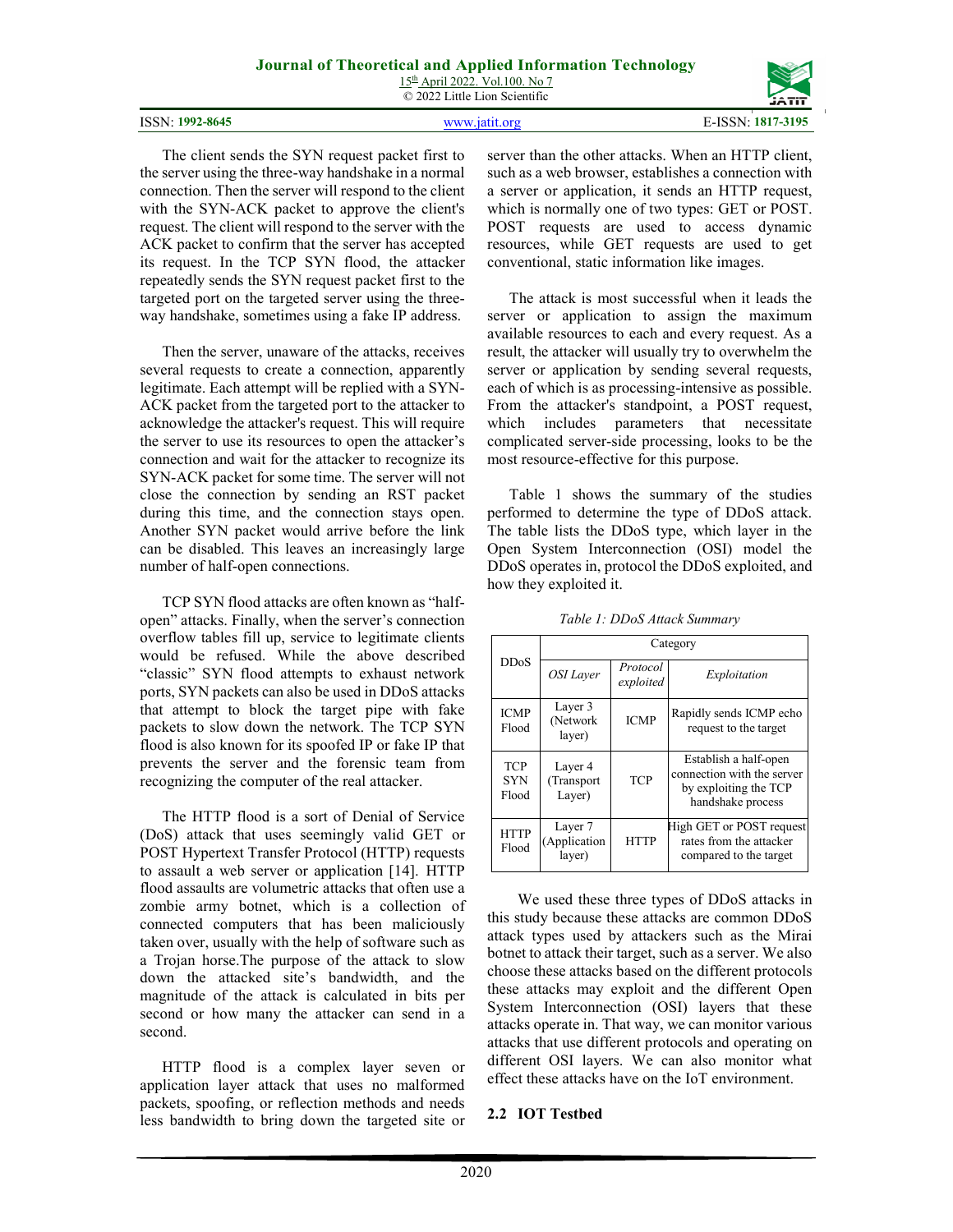15th April 2022. Vol.100. No 7 © 2022 Little Lion Scientific

|                 |                        | ------            |
|-----------------|------------------------|-------------------|
| ISSN: 1992-8645 | 37373737-19<br>`it ∩rα | E-ISSN: 1817-3195 |

A significant step in product development is checking the security of IoT devices before they are released to the market, and this is an area in which testbeds can be extremely useful [15]. A security testbed is a predefined testing environment that monitors all devices, triggers, attacks, and tests [16].

First, researchers in [2] introduced the FIT IoT-LAB testbed, an open experimental testbed on a broad scale. The FIT IoT-LAB testbed is the type of testbed that simulates a large IoT network spectrum such as hardware, topologies, OS, protocols stack, and libraries used. The testbed uses OpenWSN, which implements a complete stack of protocols based on IoT standards, including IPv6, 6TiSCH, 6LoWPAN, UDP, RPL, and CoAP. The computers and robots in the testbed can be assigned to different topologies, including star topology and mesh topology.

Second, researchers in [17] presented the WHYNET (Wireless Hybrid NETwork) testbed. The WHYNET testbed is the type of testbed that covers wireless network protocol such as channel used, usage patterns, traffic, and mobility of wireless devices. The testbed conduct experiments to test the network performance between real device nodes and TWINE emulated device nodes using TCP, UDP, and HTTP network protocols. The physical components and nodes in the simulator can be set in various topologies such as mesh topology and star topology.

Third, researchers in [18] describe the deployment and experimentation architecture of an IoT experimentation testbed deployed at Santander city in Spain called the SmartSantander testbed. The testbed is a type of testbed covering data mapping as the testbed collects various data using various sensor devices. The testbed components communicate and send data on an IEEE802.15.4 network that is a technical standard for Low-Rate Wireless Personal Area Networks (LR-WPANs) using the HTTP protocol. Sensors that are in the testbed are organized into a mesh network.

In this study, we have developed a testbed to simulate a real IoT device environment. This testbed uses star topology as its network topology to connect all the IoT devices. The network standards used in this testbed are Ethernet connection and WLAN connection. The network protocols used to send data in this testbed are ICMP, TCP, and HTTP.

The summary of reviews on the existing testbed and our developed testbed is shown in *Table 2*. The

table lists the testbed type, network standards used, network protocol used, and network topology. *Table 2* also compares the other testbed with the proposed testbed in this study.

*Table 2: Testbed Summary* 

|                      | Category                 |                                                                    |                                                                                     |                     |  |
|----------------------|--------------------------|--------------------------------------------------------------------|-------------------------------------------------------------------------------------|---------------------|--|
| Testbed              | Testhed<br>type          | Network<br>Standard                                                | <b>Network</b><br>Protoco                                                           | Network<br>Topology |  |
| FIT IoT-<br>LAB      | <b>ToT</b><br>Simulation | <b>IEEE802.1</b><br>$5.4$ (LR-<br>WPAN)                            | IP <sub>v</sub> <sub>6</sub><br>6TiSC<br>Н,<br>6LoWP<br>AN,<br>UDP.<br>RPL,<br>CoAP | Star,<br>Mesh       |  |
| WHYNET               | Network<br>Protocol      | <b>IEEE802.1</b><br>1(WLAN)<br>Cellular<br>network                 | TCP,<br>UDP.<br><b>HTTP</b>                                                         | Star,<br>Mesh       |  |
| SmartSant<br>ander   | Data<br>mapping          | <b>IEEE802.1</b><br>$5.4$ (LR-<br><b>WPAN</b>                      | <b>HTTP</b>                                                                         | Mesh                |  |
| Developed<br>Testbed | <b>ToT</b><br>Simulation | <b>IEEE 802.3</b><br>(Ethernet)<br><b>IEEE</b><br>802.11<br>(WLAN) | ICMP,<br>TCP.<br><b>HTTP</b>                                                        | Star                |  |

## **3. RELATED WORK**

DDoS attack has been one of the most serious threats in digital era. The effect of DDoS attack can be devastating because the attack damages the components and make it impossible to provide normal services. It is quite complicated to simulate DDoS attack. Thus, researchers need to understand the network topology and experiment aspects in order to conduct a complicated DDoS attack experiment. The experiment required aspects in attack, background traffic, network topology, defense technology, testing and data collecting, outcome assessment.

There are many researchers have designed a testbed and simulate DDoS attack. Paper [19] has built a testbed to design a platform to test and evaluate DDoS attack defense program. The testbed simulated based on the reality of the most common network structure design. There are 3 background traffic terminals set in the experiment. The traffic set to sending FTP/TCP normal flow. Each link bandwidth of 1Mbit/s. 3 linked to pass the same routing node to its destination. The routing capability is 100 packets. Droptail, a mechanism for regulating the queue length of network nodes, is used in the experiment. The link bandwidth is 3 Mbit/s, with a 50ms routing link delay. The CBRl UDP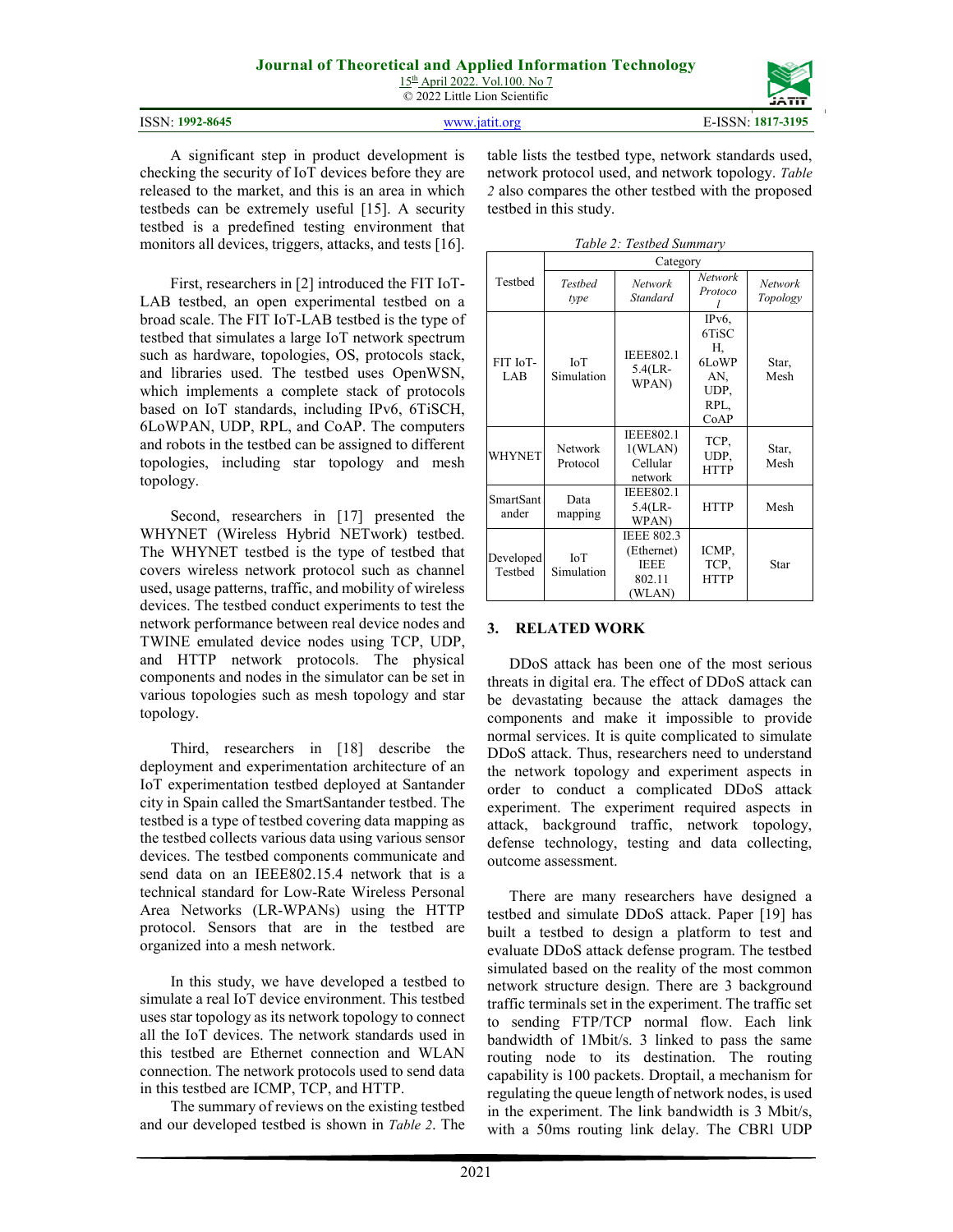15th April 2022. Vol.100. No 7 © 2022 Little Lion Scientific

|                          | _______                |
|--------------------------|------------------------|
| 92-8645<br>1997<br>ISSN: | 7-3195<br>1017<br>1017 |

attack traffic flow is sent by three terminals. They also configured the attack traffic and packet size to guarantee that the routing node cache queue was occupied within the 200ms pulse length. As a result, TCP traffic exhibit the initial time loss, followed by four queue overflows with increasing time intervals. Meanwhile, the gadget gathers and records three retransmission timeout RTOs of l.06s, 2AS, and 4.23s.

Flooding assaults and vulnerability attacks are the two main types of DDOS attacks. Vulnerability exploitation in the Ruby XML parser is described in Paper [20] . The attack sends a stream of invalid Web service request payloads to the Ruby server, each carrying a deeply nested meaningless XML message (up to 100,000 levels deep). The payload is approximately 1.5 MB in size. Each of the XML messages sent will be attempted to be loaded by a susceptible XML parser. Memory usage and CPU usage are monitored using SNMP. Usage before attack and during attack are recorded.

DETER is an advanced testbed facility available in the market that enable researchers to conduct experimentation on cybersecurity and educational exercise. Using DETER for DDoS experiments have explored dynamics and effects of DDoS attacks on complex networks [21]. Paper [22] did experiment on DDoS using DETER testbed. An attacker clients will conduct a DDoS packet flooding assault against the victim server. They used FLAT, PULSE, and RAMP distributions to create UDP and TCP floods for assaults in various scenarios. The Server throughput will be harmed by the attack traffic. The attack traffic is forwarded to the intended destination via intermediate node. As a result, the server will received connection that contains lawful traffic requested by legitimate node as well as attack traffic launched by the attacker node.

Several attack scenarios can be created and simulated using the testbed such as HTTP flooding, ICMP attack, TCP SYN, and UDP flood. Paper [23] developed three attack scenarios which is UDP Flood, HTTP-GET/POST, and TCP-SYN. In UDP Flood, the message size varies from 512 to 1024 bytes and is transmitted every 0.01 to 0.05 seconds. As a result, all of the malicious users will send 20 to 100 packets of data to the victim server per second. The victims' servers were unable to function as a result of the UDP attack. Two distinct programmes were installed in the browsers of the general and malicious users for HTTP-GET and HTTP-POST. On the bad clients, an attack application called was deployed, while on the general clients, the general HTTP browser application was installed. The assault programme appears to be a general server, but it actually targets the victim server. The malicious client sends the SYN packet to the server first in the TCP-SYN attack. After the bad client receives the  $SYN + ACK$  packet from the server, it sends the SYN packet instead of ACK packet. The dataset features are shown in Table 3.

|  | Table 3: Dataset Features |
|--|---------------------------|
|  |                           |

| No.            | Value                  | Name                     | <b>Description</b>     |  |
|----------------|------------------------|--------------------------|------------------------|--|
| 1              | 10.0.0.98              | <b>SRC ADD</b>           | Source IP Address      |  |
| $\overline{2}$ | 10.0.0.26              | <b>DES ADD</b>           | Destination<br>IP      |  |
|                |                        |                          | Address                |  |
| 3              | 2664                   | PKT ID                   | Identify of Packet     |  |
| $\overline{4}$ | 1033                   | <b>FROM NODE</b>         | Identify of Lower      |  |
|                |                        |                          | Layer                  |  |
| 5              | 1018                   | <b>TO NODE</b>           | Identify of Hugh       |  |
|                |                        |                          | Layer                  |  |
| 6              | 17                     | PKT TYPE                 | Type of Packet         |  |
| $\overline{7}$ | 614                    | PKT SIZE                 | Packet size            |  |
| $\frac{8}{9}$  | <b>NULL</b>            | <b>FLAGS</b>             | Flags of Packet        |  |
|                | NULL.                  | <b>FIP</b>               | Identify of Transfer   |  |
|                |                        |                          | Layer                  |  |
| 10             | <b>NULL</b>            | <b>SEO</b>               | Sequence Number        |  |
|                |                        | <b>NUMBER</b>            |                        |  |
| 11             | $\overline{4}$         | NUMBER OF                | Number of Received     |  |
|                |                        | <b>PKT</b>               | Packet                 |  |
| 12             | 3269                   | NUMBER OF                | Number of Received     |  |
|                |                        | <b>BYTE</b>              | <b>Bytes</b>           |  |
| 13             | Encap                  | <b>NODE NAME</b>         | Name of Low Layer      |  |
|                |                        | <b>FROM</b>              |                        |  |
| 14             | $\mathrm{i}\mathrm{p}$ | <b>NODE NAME</b>         | Name of High Layer     |  |
|                |                        | TO                       |                        |  |
| 15             | $\mathbf{1}$           | PKT IN                   | <b>Input Packet</b>    |  |
| 16             | $\overline{0}$         | PKT OUT                  | <b>Output Packet</b>   |  |
| 17             | $\boldsymbol{0}$       | <b>PKTR</b>              | Routing Packet         |  |
| 18             | $\theta$               | PKT DELAY                | Delay occurred at host |  |
|                |                        | <b>NODE</b>              |                        |  |
| 19             | 190.292                | PKT RATE                 | Rate of packet receive |  |
| 20             | 155,516                | <b>BYTE RATE</b>         | Rate of bytes receive  |  |
| 21             | 817.25                 | <b>AVG</b><br><b>PKT</b> | Average received       |  |
|                |                        | <b>SIZE</b>              | packet size            |  |
| 22             | $\overline{1}$         | <b>UTILIZATION</b>       | Used packet            |  |

Existing DoS research has primarily focused on determining denial of service using legitimate traffic metrics. The following parameters are widely used: (a) packet loss, (b) traffic throughput, (c) delay in request-response, (d) transaction duration, and (e) resource allocation [24]. Paper [25] did experiment of DDoS attack using two different testbeds namely QUT and MPLS testbeds. SSH for commands and SFTP or SCP for file transfer are the communication methods used by both testbeds. SYN floods, ICMP floods, and UDP floods are examples of simple flood-type assaults that can be fed 'onto the wire' at fast speeds. At the victim end, the source IP address and TTL value are extracted, and an IP-address-tohop-count database is built.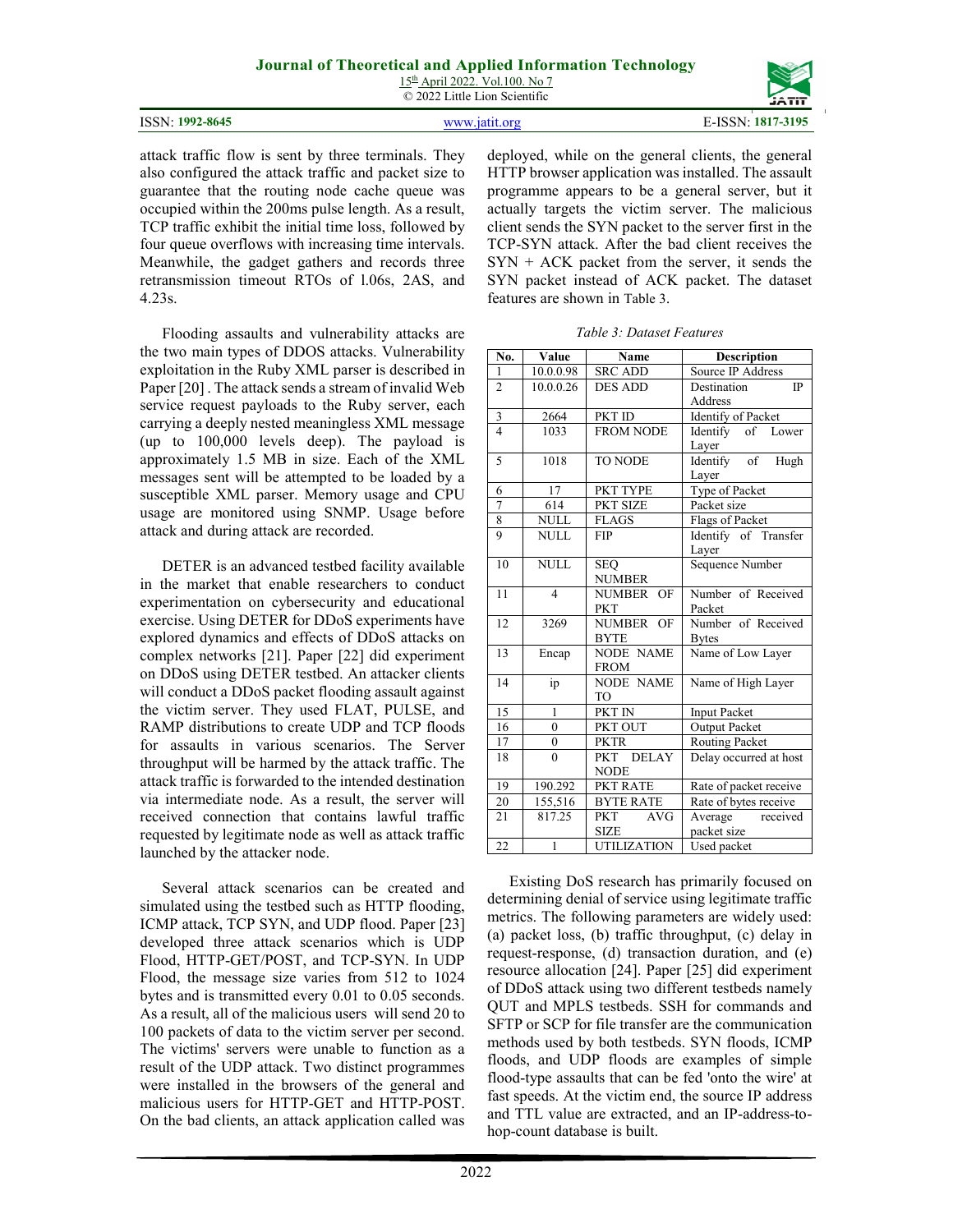15th April 2022. Vol.100. No 7 © 2022 Little Lion Scientific



ISSN: **1992-8645** www.jatit.org E-ISSN: **1817-3195**

This paper aims to design a testbed that consist of Raspberry Pi which used to act as smart meter. The Rapberry Pi is an IoT device that able to be programmed and easily configured. Then, another vulnerable component of AMI such as data collector and server are simulated using virtual machine which installed in a laptop. In paper [26], the writer create a testbed using a laptop running Ubuntu to simulate an attacker device,. The Smart Galaxy Watch (SGW) was used as a victim wearable device in the testbed (VWD). The SGW and VWD are connected to the same WiFi. The simulation was performed by using BoNeSi. The attack packets are UDP, TCP, AND ICIMP flooding packets and using Wireshark for analysis and record attack packet details. The BoNeSi programme has an additional option called 50k-bot, which is generated at random by exploiting 50,000 IP addresses.

## **4. METHODOLOGY**

This paper reviews experiments that study on DDoS attack including in different environment. However, this paper focus on study of cyber-attack occur in the smart grid environment especially on components of advanced metering infrastructure (AMI). Following to existing study, components of AMI that vulnerable to cyber attacks include smart meter, data collector, and meter data management<br>system (MDMS). This paper also reviews This paper also reviews experimental result from other journals to gain knowledge on designing testbed to simulate the cyber-attack. This paper experiments the DDoS attack by designing a testbed to simulate the connection between components of smart grid. Then, this paper conducts an analysis based on the simulation of DDoS attack.

To study the cyber-attack, a testbed required to be designed to simulate the DDoS attack and analyze the attack. Those vulnerable components are simulated using raspberry pi, wireless access point, and a laptop. Raspberry pi's acted as smart meters. Virtual machine is installed in the laptop to act as data collector and meter data management system.

First, raspberry pi's are configured to act as smart meters. The codes are obtained from GitHub and were amended based on the objective of this paper. The pi's is configured to send data mimic like power consumption to the laptop that configured with a Virtual Machine that acted as Data Collector to received data from the pi's.

The operating system used in the laptop is Linux. The laptop contains high volume of RAM and storage. Wireshark is readily installed in the laptop to be used in analysis of cyber-attack. NetSim software is used to monitor the connection between components of testbed is configure. This paper used NetSim because it is easier and faster to configure compared to other open source simulator like for example NS3. Virtual machine was installed in the laptop used UBUNTU operating system to generate data sent to the data collector. All incoming data from the smart meter is stored in an MYSQL database.

## **4.1 Testbed Development**

In this study, the IoT testbed consists of three main components: hardware components, software components, and network components. Figure 1 shows the testbed topology that consists of four Raspberry Pis with the IP address Smart Meter A (192. 168.43.111), Smart Meter B (192. 168.43.112), Smart Meter C (192. 168.43.113), and Smart Meter D (192. 168.43.114) respectively are connected to the access point, and the access point is connected to the laptop with the IP address (192.168.43.120). The four Raspberry Pis acted as smart meters and sends data to the laptop that acted as a data collector through the access point.



*Figure 1: Testbed Topology* 

 Smart Meter B, Smart Meter C, and Smart Meter D will launch the DDoS script to affect the testbed data collector. Smart Meter B, Smart Meter C, and Smart Meter D will launch multiple packets to the data collector simultaneously. This will create a flood of data that will flood the network traffic connecting the smart meters to the data collector. The data collector will be forced to receive the flood of data coming from Smart Meter B, Smart Meter C, and Smart Meter D, which causes the data collector to be unable to receive the measurement data from another legitimate smart meter, Smart Meter A. It is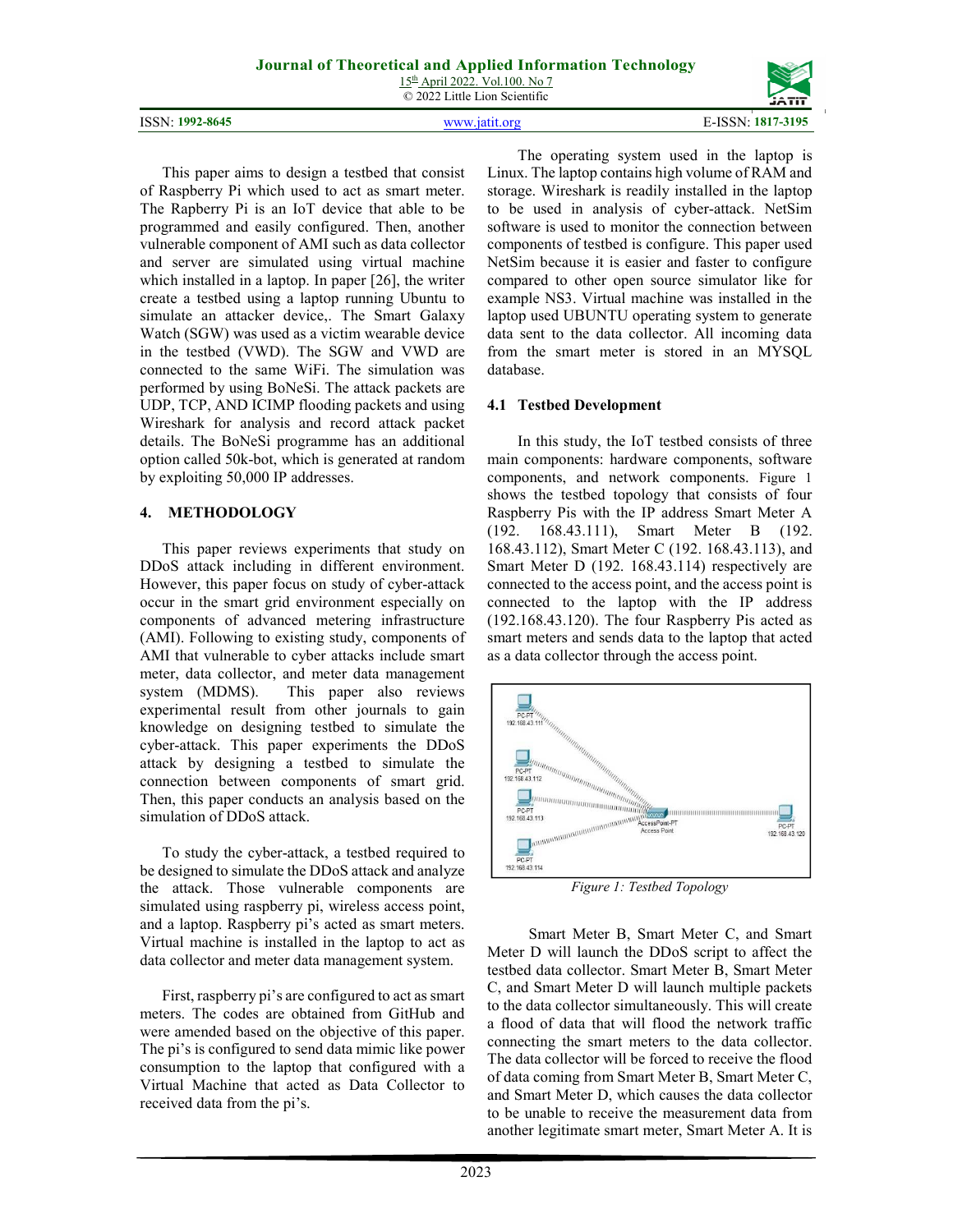| JĀTĪT |  |
|-------|--|
|       |  |

| ISSN: 1992-8645 | www.jatit.org | E-ISSN: 1817-3195 |
|-----------------|---------------|-------------------|

expected that the data collector will be unable to send measurement data to the server collector, thus interrupting the data transmission process.

 Packet file analysis will be performed to detect network intrusions and other suspicious activity. Packet capture or PCAP is a valuable resource for file analysis and monitoring network traffic. Packet collection tools like Wireshark can be used to collect network traffic and translate it into a human-readable format.

#### **4.2 Attack Development**

To launch the attack, this paper obtained DDoS attack code from GitHub. The codes were amended according to the objective. Four smart meters are used to simulate the DDoS attack to increase the result of attack in the Wireshark. The experiment starts with a normal traffic to simulate a smart meter as a normal client communicating to data collector. Then, the experiment continued with turning on DDoS attack script using three raspberry pi's which were configured as smart meter.

Two sessions of testing were executed where the first testing involved of running a normal topology data transmission where the smart meter will send data to the data collector. In the second testing, the DDoS was executed using three Raspberry Pis as the attackers with the aim to deny one normal Raspberry Pi sending traffic to the data collector.These experiments were conducted to analyse the network behavior during regular and attack traffic and the analysis will be focused on the impact of the attack to the following resources in the data collector server:

- CPU usage of the data collector (Figure 2)
- Memory usage of the data collector (Figure 4)
- Time taken by the data collector to reply ping request (Figure 6)
- Smart meter's throughput (Figure 9)

## **5. DISCUSSION OF FINDINGS**

Figure 2 shows a spreadsheet table that records the CPU usage of the data collector during normal smart meter data transfer and during all of the DDoS attacks being executed in a wireless network in a period of 2 hours. The table shows that at minute 5, the CPU usage was 0.3 percent when smart meter data were being transferred. When ICMP flood, TCP SYN Flood, HTTP Flood attack was being executed, the CPU usage increase to 0.7 percent, meaning ICMP Flood, TCP SYN Flood, and HTTP Flood did affect the CPU usage in the data collector. Sometimes, ICMP Flood and HTTP Flood increase CPU usage to 2.6 percent and 1.3 percent. This means that these attacks contributed to an increase in CPU usage.



*hours*

Figure 3 shows the graph for CPU usage, which the blue line representing smart meter data transfer is the lowest one on the graph. This means that smart meter data have the lowest CPU usage in the graph. The grey line represents TCP SYN Flood increase higher than the blue line meaning that TCP SYN flood has a higher CPU usage than the smart meter data. The orange line represents ICMP Flood that increases higher than the blue and grey line and sometimes higher than the yellow lines meaning ICMP Flood has a higher CPU usage than the TCP SYN flood and smart meter data. Sometimes, ICMP Flood increases the CPU even higher than the HTTP flood. Finally, the yellow line represents HTTP flood had increased the higher among the lines meaning that HTTP flood had the most effect on the CPU usage.



*Figure 3: CPU usage readings comparison* 

Figure 4 shows a spreadsheet table that records the memory usage of the data collector during normal smart meter data transfer and during all of the DDoS attacks being executed in a wireless network in a period of 2 hours. The table shows that at minute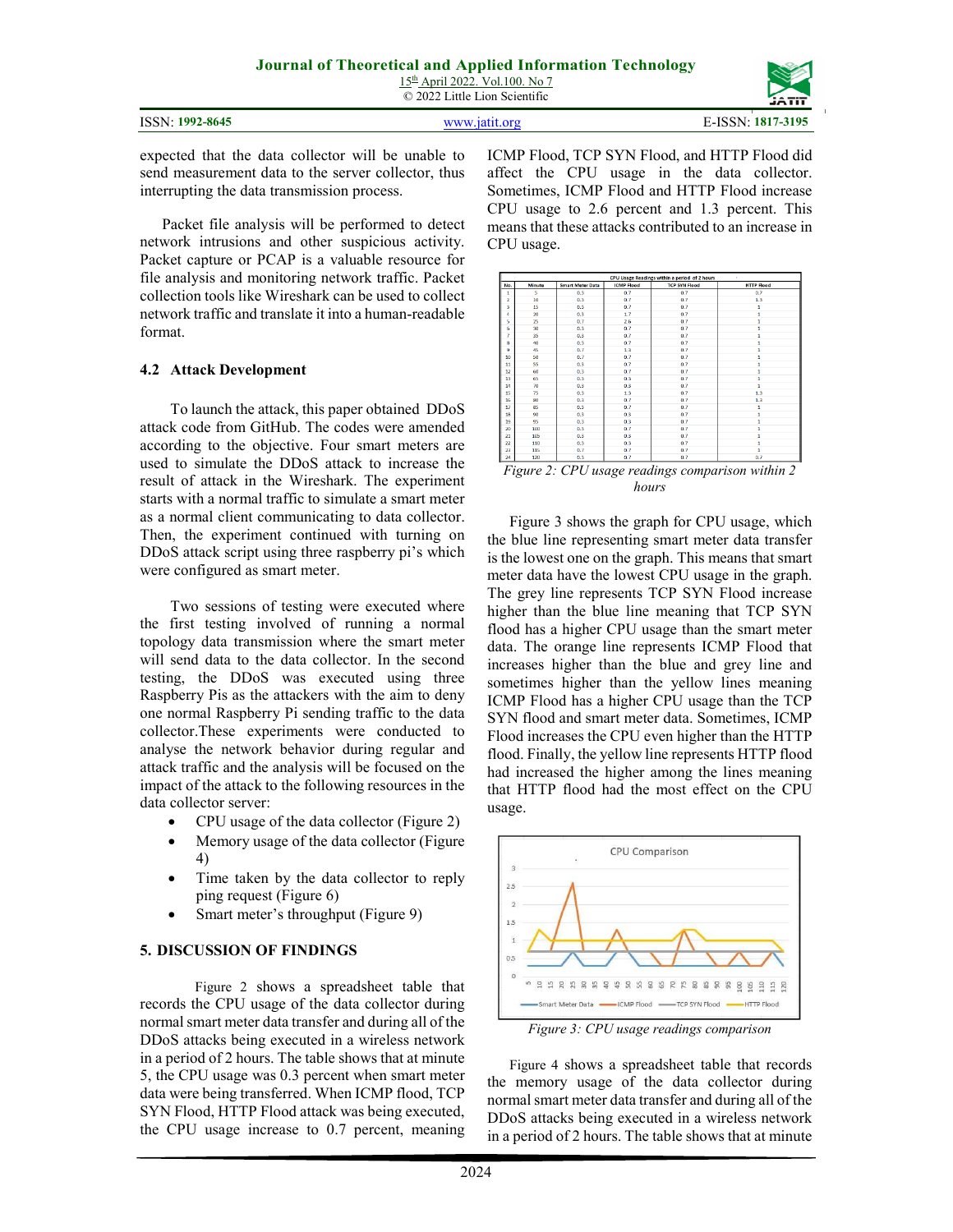|  | ISSN: 1992-8645 |
|--|-----------------|
|--|-----------------|



**ISSN:** 1817-3195 **E-ISSN:** 1817-3195

5, the memory usage was 0.2 percent when smart meter data wear being transfer. When the ICMP flood attack was being executed, the memory usage was 0.4 percent and then increased to 11.6 percent in minute 10 meaning ICMP had a higher effect on memory usage than the smart meter data.

|                | Memory Usage Readings within a period of 2 hours<br>$\sim 100$ |                         |                   |                      |                   |
|----------------|----------------------------------------------------------------|-------------------------|-------------------|----------------------|-------------------|
| No.            | <b>Minute</b>                                                  | <b>Smart Meter Data</b> | <b>ICMP Flood</b> | <b>TCP SYN Flood</b> | <b>HTTP Flood</b> |
| 1              | 5                                                              | 0.2                     | 0.4               | 11.6                 | 11.5              |
| $\overline{a}$ | 10                                                             | 9.2                     | 11.6              | 11.5                 | 0.6               |
| 3              | 15                                                             | 1.2                     | 11.6              | 11.5                 | 0.6               |
| 4              | 20                                                             | 9.2                     | 2.6               | 11.5                 | 0.6               |
| 5              | 25                                                             | 0.2                     | 0.2               | 11.5                 | 0.6               |
| 6              | 30                                                             | 9.2                     | 0.3               | 1.8                  | 0.6               |
| 7              | 35                                                             | 1.2                     | 11.7              | 1.8                  | 0.6               |
| Ŕ.             | 40                                                             | 9.2                     | 2.1               | 8.9                  | 0.6               |
| q              | 45                                                             | 9.2                     | 2.6               | 1.8                  | 0.6               |
| 10             | 50                                                             | 8.8                     | 8.9               | 11.5                 | 0.6               |
| 11             | 55                                                             | 9.2                     | 2.1               | 11.5                 | 0.6               |
| 12             | 60                                                             | 9.2                     | 11.6              | 2.5                  | 0.4               |
| 13             | 65                                                             | 9.2                     | 2.6               | 11.5                 | 0.6               |
| 14             | 70                                                             | 0.2                     | 11.6              | 1.8                  | 0.6               |
| 15             | 75                                                             | 8.8                     | 11.6              | 1.8                  | 0.6               |
| 16             | 80                                                             | 9.2                     | 11.6              | 8.9                  | 0.6               |
| 17             | 85                                                             | 9.2                     | 11.6              | $\overline{4}$       | 2.7               |
| 18             | 90                                                             | 9.2                     | 2.1               | 8.9                  | 0.6               |
| 19             | 95                                                             | 9.2                     | 11.6              | 11.5                 | 0.6               |
| 20             | 100                                                            | 1.1                     | 11.6              | 4                    | 0.6               |
| 21             | 105                                                            | 9.2                     | 0.2               | 11.5                 | 0.6               |
| 22             | 110                                                            | 9.2                     | 11.6              | 2.5                  | 0.6               |
| 23             | 115                                                            | 8.8                     | 11.6              | 11.5                 | 0.6               |
| 24             | 120                                                            | 0.3                     | 11.6              | 11.5                 | 2.7               |

*Figure 4: Memory readings comparison within 2 hours*

When the HTTP Flood attack is being executed, the memory usage was 11.5 percent, but then it decreases to 0.6 percent and remains at that level for some time. This means that the attack affected the memory performance at first, but it no longer had an effect. This could be because the data collector needs to use a lot of memory to process the HTTP packet, but afterward, the data collector did need a lot of memory to process the HTTP packets. When the TCP SYN Flood attack was being executed, the memory usage increase to 11.6 percent like ICMP flood, meaning that the attack had the same effect on the memory just like ICMP flood.

Figure 5 shows the graph for memory usage, in which the blue line represents smart meter data transfer. The orange line representing ICMP flood and the grey line representing TCP SYN Flood is higher than the blue lines, meaning that TCP SYN Flood and ICMP flood had more effect on memory usage than the smart meter data. Finally, the yellow line represents HTTP flood had decreased the lowest among the lines meaning that HTTP flood had the least effect on the CPU usage.

Figure 6 shows a spreadsheet table that records the time taken for the data collector to reply to ping requests during normal smart meter data transfer and all of the DDoS attacks being executed in a wireless network in 2 hours. The table shows that at minute 5, the time taken to reply to ping was 3.89 milliseconds when smart meter data were being transferred—the time taken increased sometimes to 8.82 in minute 10. When the ICMP flood attack was being executed, the time taken was 4.41 milliseconds meaning the ICMP flood did not increase the time taken for the data collector to reply to the ping request. When the TCP SYN Flood attack is being executed, the time taken was 13.6 milliseconds.



*Figure 5: Memory usage readings comparison within 2 hours* 

The attack did increase the time taken for data collector to reply to ping requests compared to ICMP and smart meter data. When the HTTP Flood attack was being executed, the time taken to reply to ping request was 5844 milliseconds meaning that the attack did increase the time taken to reply to ping request even longer than ICMP, TCP SYN Flood, and smart meter data. This means that this attack had the most effect on delaying the data collector from replying to ping requests.

| Time Taken for Server to Reply to Ping Request within a period of 2 hours |               |                         |                            |                                                                  |                        |  |  |  |  |
|---------------------------------------------------------------------------|---------------|-------------------------|----------------------------|------------------------------------------------------------------|------------------------|--|--|--|--|
| No.                                                                       | <b>Minute</b> | <b>Smart Meter Data</b> | <b>ICMP Flood</b>          | <b>TCP SYN Flood</b>                                             | <b>HTTP Flood</b>      |  |  |  |  |
| 1                                                                         | 5             | 3.95                    | 4.41                       | 13.6                                                             | 5844                   |  |  |  |  |
| $\overline{2}$                                                            | 10            | 8.82                    | 4.48                       | 19.1                                                             | 4721                   |  |  |  |  |
| 3                                                                         | 15            | 4.04                    | 4.41                       | 11.3                                                             | 2560                   |  |  |  |  |
| 4                                                                         | 20            | 10.2                    | 6.26                       | 11.4                                                             | 2624                   |  |  |  |  |
| 5                                                                         | 25            | 6.85                    | 6.17                       | 11.8                                                             | 2663                   |  |  |  |  |
| 6                                                                         | 30            | 4.4                     | 8.47                       | 12.7                                                             | 2612                   |  |  |  |  |
| 7                                                                         | 35            | 10.3                    | 4.58                       | 17.1                                                             | 2158                   |  |  |  |  |
| 8                                                                         | 40            | 5.32                    | 6.12                       | 18.6                                                             | 2568                   |  |  |  |  |
| 9                                                                         | 45            | 9.76                    | 6.44                       | 11.2                                                             | 2696                   |  |  |  |  |
| 10                                                                        | 50            | 6.82                    | 6.69                       | 20.1                                                             | 2582                   |  |  |  |  |
| 11                                                                        | 55            | 7.88                    | 4.18                       | 14                                                               | 4171                   |  |  |  |  |
| 12                                                                        | 60            | 4.38                    | 4.83                       | 19.2                                                             | 2834                   |  |  |  |  |
| 13                                                                        | 65            | 8.21                    | 5.27                       | 22.2                                                             | 4252                   |  |  |  |  |
| 14                                                                        | 70            | 10.2                    | 6.67                       | 23.6                                                             | 3543                   |  |  |  |  |
| 15                                                                        | 75            | 6.03                    | 4.1                        | 18.4                                                             | 2732                   |  |  |  |  |
| 16                                                                        | 80            | 6.53                    | 4.48                       | 17.8                                                             | 2623                   |  |  |  |  |
| 17                                                                        | 85            | 10.1                    | 5.11                       | 12.2                                                             | 2518                   |  |  |  |  |
| 18                                                                        | 90            | 7.19                    | 7.78                       | 11.5                                                             | 2661                   |  |  |  |  |
| 19                                                                        | 95            | 6.04                    | 6.05                       | 11.1                                                             | 2564                   |  |  |  |  |
| 20                                                                        | 100           | 11.1                    | 4.81                       | 12.8                                                             | 2468                   |  |  |  |  |
| 21                                                                        | 105           | 4.78                    | 5.12                       | 14.7                                                             | 2474                   |  |  |  |  |
| 22                                                                        | 110           | 5.07                    | 4.74                       | 14.7                                                             | 2314                   |  |  |  |  |
| 23                                                                        | 115           | 10.7                    | 4.74                       | 18.8                                                             | 2558                   |  |  |  |  |
| 24                                                                        | 120           | 5.16                    | 4.37                       | 23.5                                                             | 2663                   |  |  |  |  |
| <b></b>                                                                   | $\sim$        | ۰                       | $\epsilon$<br>$\mathbf{r}$ | $\mathbf{r}$<br>$\sim$ $\sim$ $\sim$<br>the contract of the con- | $\sim$<br>$\mathbf{r}$ |  |  |  |  |

*Figure 6: Comparison for the time taken for the server to reply to ping request within 2 hours* 

Figure 7 and Figure 8 show the graph for the time taken to reply to ping requests. The graph shows that the blue line representing smart meter data transfer and orange line representing ICMP flood are at the same level, meaning that the ICMP flood did not increase the time taken to reply to ping requests. The grey line representing TCP SYN Flood is higher than the blue and orange lines, meaning that TCP SYN Flood increased the time taken to reply to ping compared to ICMP flood and smart meter data. Finally, the yellow line represents HTTP flood had increased the highest among the lines meaning that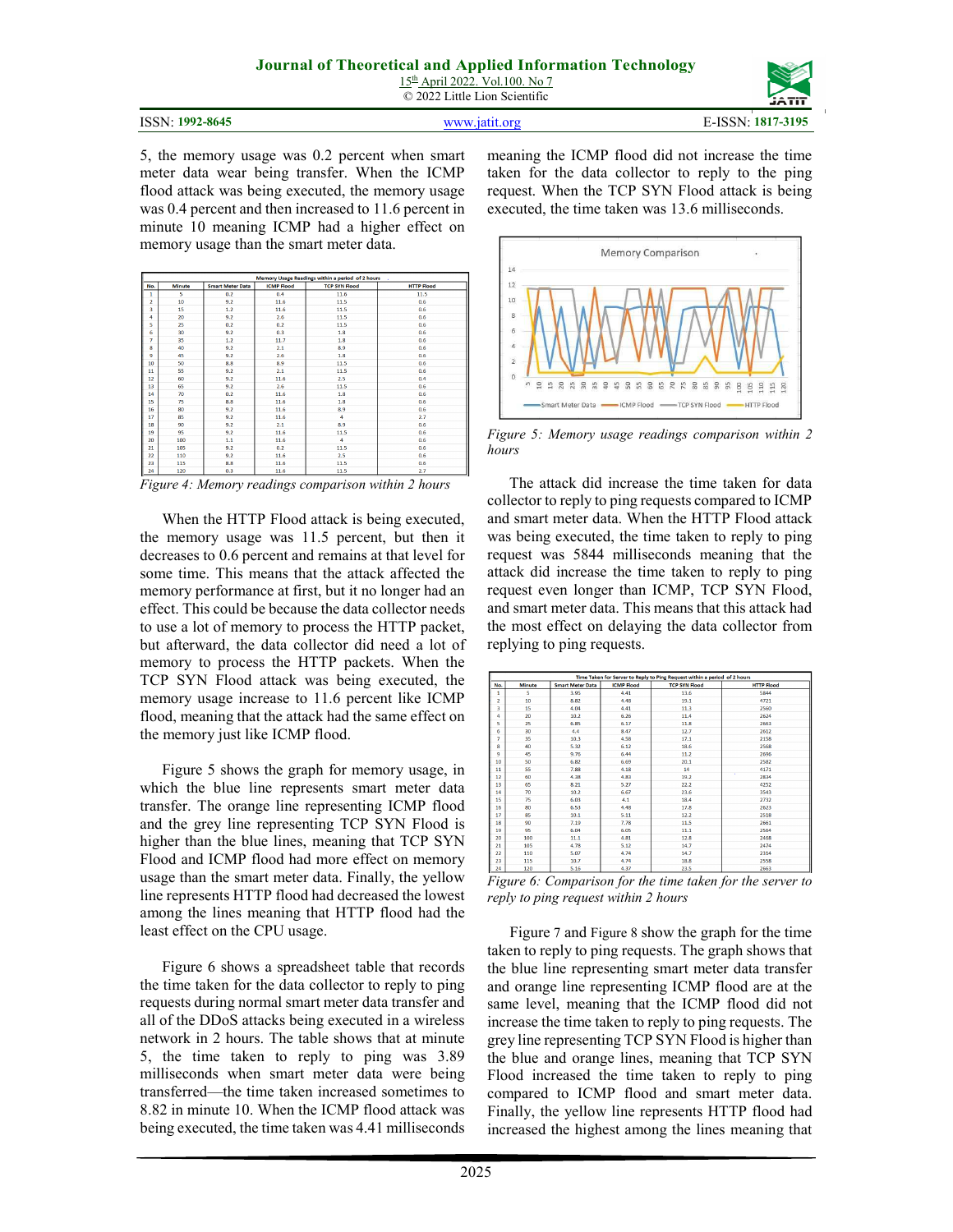15th April 2022. Vol.100. No 7 © 2022 Little Lion Scientific

ISSN: **1992-8645** www.jatit.org E-ISSN: **1817-3195**

the attack did increase the time taken to reply to ping requests. This means that this attack had the most effect on delaying the data collector from replying to ping requests.



*Figure 7: Comparison for the time taken for the server to reply to ping request within 2 hours* 



*Figure 8: Comparison for the time taken for the server to reply ping request within 2 hours for smart meter data, ICMP flood and TCP SYN flood.* 

Figure 9 shows a Microsoft Excel table that records the network bandwidth of the data collector during normal smart meter data transfer and all of the DDoS attacks being executed in 2 hours. The table shows that at minute 5, the network bandwidth was 11.8 Mbit/sec when smart meter data were transferred. When the ICMP flood attack was being executed, the memory usage was 12.1 Mbit/sec, meaning the ICMP flood did not decrease the network bandwidth. When the TCP SYN Flood attack is being executed, the network bandwidth was 5.96 Mbit/sec meaning the attack did decrease the network bandwidth. When the HTTP Flood attack was being executed, the network bandwidth decreases to 0.081 Mbit/sec, meaning that the attack did reduce the network bandwidth the most. This means that this attack had the most effect to decrease network bandwidth.

Thus, it takes many very capable devices in terms of CPU performance and memory to process data very fast and launch a successful DDoS attack on the target. Additionally, as mentioned in the literature review, HTTP floods require less bandwidth than other attacks to bring down the targeted devices. Thus, it explained why HTTP flood DDoS attack shows an effective result in lowering the bandwidth availability of the network in the wired and wireless network.

| Network Bandwidth Availability within a period of 2 hours |                  |                         |                   |                      |                   |  |  |  |
|-----------------------------------------------------------|------------------|-------------------------|-------------------|----------------------|-------------------|--|--|--|
| No.                                                       | <b>Minute</b>    | <b>Smart Meter Data</b> | <b>ICMP Flood</b> | <b>TCP SYN Flood</b> | <b>HTTP Flood</b> |  |  |  |
| 1                                                         | 5                | 11.8                    | 12.1              | 5.96                 | 0.081             |  |  |  |
| $\overline{2}$                                            | 10 <sub>10</sub> | 12.9                    | 16.3              | 7.99                 | 0.419             |  |  |  |
| R.                                                        | 15               | 12.7                    | 15.9              | 8.41                 | 0.31              |  |  |  |
| 4                                                         | 20               | 12.2                    | 15.3              | 6.63                 | 0.374             |  |  |  |
| s                                                         | 25               | 12.7                    | 14.5              | 7.18                 | 0.353             |  |  |  |
| 6                                                         | 30               | 12.9                    | 15.5              | 8.45                 | 0.417             |  |  |  |
| 7                                                         | 35               | 12.5                    | 15.5              | 10.6                 | 0.394             |  |  |  |
| 8                                                         | 40               | 9.65                    | 13.5              | 9.28                 | 0.258             |  |  |  |
| 9                                                         | 45               | 12.3                    | 13.8              | 8.85                 | 0.328             |  |  |  |
| 10                                                        | 50               | 14.4                    | 12.6              | 7.69                 | 0.456             |  |  |  |
| 11                                                        | 55               | 13.9                    | 15.1              | 8.75                 | 0.295             |  |  |  |
| 12                                                        | 60               | 12.4                    | 15.3              | 8.28                 | 0.308             |  |  |  |
| 13                                                        | 65               | 13.7                    | 13.5              | 8.42                 | 0.368<br>×        |  |  |  |
| 14                                                        | 70               | 14.6                    | 13.2              | 9.64                 | 0.432             |  |  |  |
| 15                                                        | 75               | 13.2                    | 13.1              | 8.7                  | 0.521             |  |  |  |
| 16                                                        | 80               | 12.9                    | 15.1              | 8.68                 | 0.409             |  |  |  |
| 17                                                        | 85               | 14.1                    | 14.6              | 7.46                 | 0.46              |  |  |  |
| 18                                                        | 90               | 14.2                    | 14.6              | 10.1                 | 0.394             |  |  |  |
| 19                                                        | 95               | 13.4                    | 17.1              | 6.62                 | 0.398             |  |  |  |
| 20                                                        | 100              | 14.3                    | 14.1              | 9.93                 | 0.675             |  |  |  |
| 21                                                        | 105              | 12.4                    | 14.6              | 9.98                 | 0.391             |  |  |  |
| 22                                                        | 110              | 14.5                    | 15                | 10.5                 | 0.3               |  |  |  |
| 23                                                        | 115              | 12.8                    | 13.2              | 9.96                 | 0.335             |  |  |  |
| 24                                                        | 120              | 12.3                    | 15                | 10.2                 | 0.357             |  |  |  |

*Figure 9: Network bandwidth availability readings comparison within 2 hours* 

#### **6. CONCLUSION**

From the knowledge obtained during the studies on the multiple types of IoT testbed developed by other researchers, we designed and implemented an IoT testbed to test multiple types of DDoS attacks. Every type of DDoS attack had its advantages and disadvantages that can be manipulated by the researchers and see the impact each DDoS attack had on the IoT environment wired and wireless.

#### **ACKNOWLEDGEMENT**

This study was funded by Tenaga Nasional Berhad Seed Fund (U-TD-RD-19-25) in collaboration with TNB Asset Management Department. We would like to thank UNITEN R&D Sdn. Bhd. for fund management.

#### **REFRENCES**

- [1] V. A. Memos, K. E. Psannis, Y. Ishibashi, B. G. Kim, and B. B. Gupta, "An Efficient Algorithm for Media-based Surveillance System (EAMSuS) in IoT Smart City Framework," *Futur. Gener. Comput. Syst.*, vol. 83, no. 2018, pp. 619–628, 2018, doi: 10.1016/j.future.2017.04.039.
- [2] C. Adjih *et al.*, "FIT IoT-LAB: A large scale open experimental IoT testbed," *IEEE World Forum Internet Things, WF-IoT 2015 - Proc.*, pp. 459– 464, 2015, doi: 10.1109/WF-IoT.2015.7389098.
- [3] A. Zanella, N. Bui, A. Castellani, L. Vangelista, and M. Zorzi, "Internet of things for smart cities,"